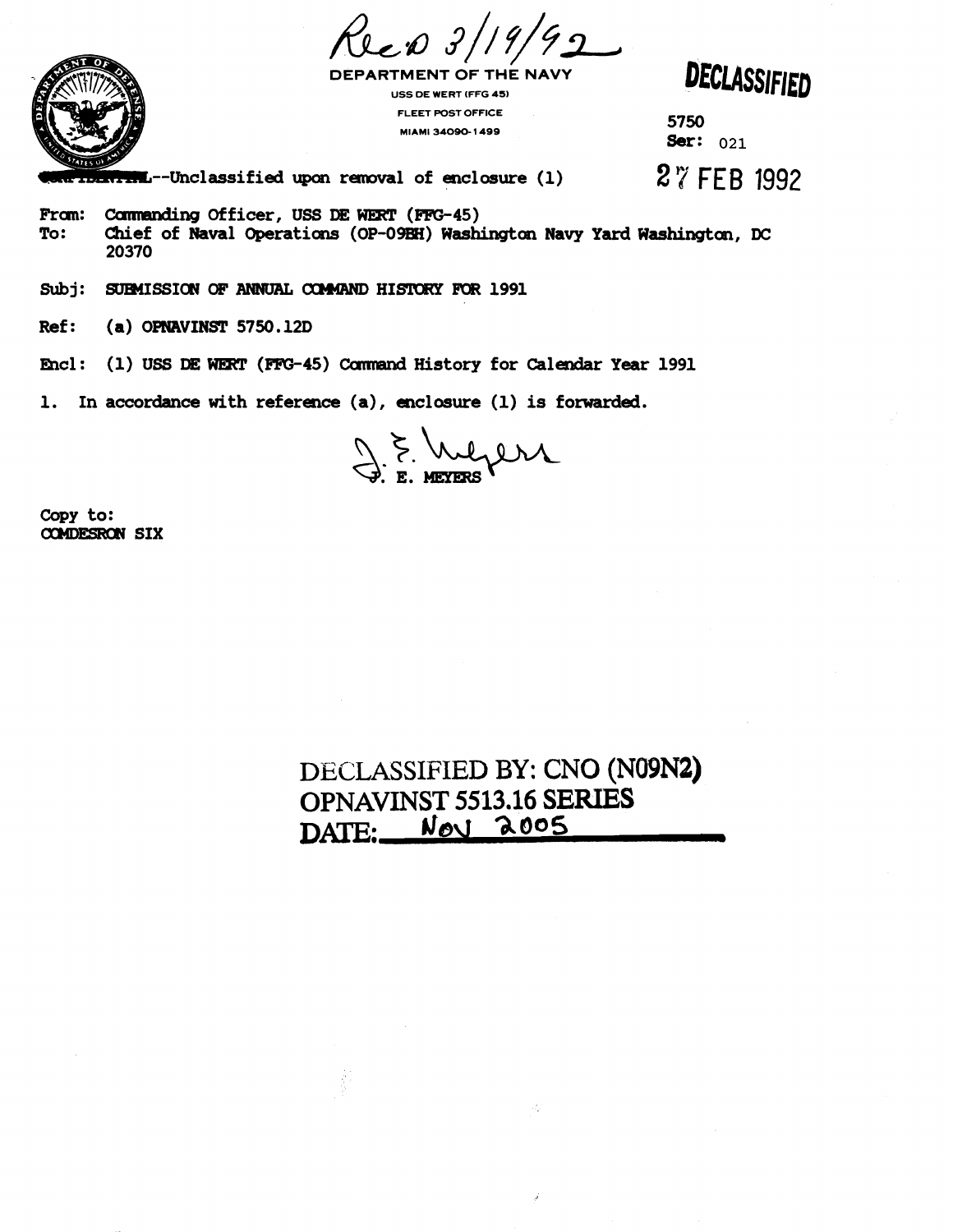## **DECLASSIFIED**

## 1991 LIST OF SIGNIFICANT EVENTS

 $\mathcal{L}(\mathcal{A})$  and  $\mathcal{L}(\mathcal{A})$ 

| 14-16 JAN 91<br>RLQ Platform off Mayport, FL                                         |  |
|--------------------------------------------------------------------------------------|--|
| 18-27 JAN 91<br>Gas Turbine Module changeout                                         |  |
| 22 JAN 91<br>Combat Systems Mobile Training Team Harpoon Assist and                  |  |
| Certification                                                                        |  |
| 23 JAN 91<br>Aviation Assist and Certification                                       |  |
| 04-06 FEB 91<br>Surface Warfare Training Week                                        |  |
| 05 FEB 91<br>Ordered to deploy 25 FEB 91 with USS FORESTALL CVBG                     |  |
| 12 FEB 91<br>Deployment postponed with a ten day tether                              |  |
| 19-20 FEB 91<br><b>MISSILEX</b>                                                      |  |
| 20 FEB 91<br>Rearming at Weapons Station Charleston, SC                              |  |
| 25 FEB 91<br>Commenced 10 day pre-deployment tether for USS FORESTALL                |  |
| Battle Group                                                                         |  |
| Deployment postponed<br>05 MAR 91                                                    |  |
| Commander, Naval Surface Force Atlantic Visit,<br>09 MAR 91                          |  |
| Vice Admiral J. Paul Reason                                                          |  |
| 11-15 MAR 91<br>Week One Work Ups with HSL 46 DET 2                                  |  |
| 21 MAR 91<br>Chief of Chaplains Visit, Rear Admiral Alvin B. Koeneman                |  |
| 05 APR 91<br>Dependent's Cruise                                                      |  |
| Embarked HSL 46 DET 2<br>18 APR 91                                                   |  |
| 18-29 APR 91<br>FLEETEX with USS FORESTALL Battle Group                              |  |
| 28 APR 91<br>Participated in Contingency Operation for STS-39                        |  |
| Pre-Overseas Movement period<br>29 APR-29 MAY 91                                     |  |
| 30 MAY 91<br>Commenced MED 3-91 deployment with USS FORESTALL Battle                 |  |
| Group                                                                                |  |
| 01-09 JUN 91<br>MED 3-91 Transit to the Mediterranean Sea                            |  |
| $04-09$ JUN 91<br>Engineering Material Assessment Team Visit                         |  |
| 10 JUN 91<br>Transit Straits of Gibraltar                                            |  |
| 09-28 JUN 91<br>One of two HSL 46 DET 2 SH-60B Aircraft embarked                     |  |
| participates in the Paris Air Show                                                   |  |
| Brief Stop for fuel and personnel in Augusta Bay, Sicily<br>12 JUN 91                |  |
| 13-26 JUN 91<br>Critical Sea Test 5                                                  |  |
| $28$ JUN - 04 JUL 91<br>Port Visit, Golfe Juan, France                               |  |
| $07-14$ JUL 91<br>Test Platform for Low Frequency Active Test 7/SHAREM 91            |  |
| CNO projects                                                                         |  |
| Port Visit, Souda Bay Crete. Preparations for<br>15-18 JUL 91                        |  |
| Presidential Visit                                                                   |  |
| 19 JUL 91<br>Presidential Visit                                                      |  |
| Operation Provide Comfort with USS FORESTALL Battle Group<br>$20 - 23$ JUL 91        |  |
| Port Visit, Rhodes, Greece<br>$24-29$ JUL 91                                         |  |
| 29 JUL-01 AUG 91<br>Port Visit, Antalya, Turkey                                      |  |
| Operation Provide Comfort with USS FORESTALL Battle Group<br>02-07 AUG 91            |  |
| Assigned to CTF 66 for ASW Line Ship Duties and On Scene<br>08-16 AUG 91             |  |
| Surveillance Coordinator                                                             |  |
| Port Visit Naples, Italy. DWAV in company with USS<br>20 AUG-02 SEP 91<br>SHENANDOAH |  |
| Surface Action Group Operations with USS DALE<br>03-07 SEP 91                        |  |
| Transit Straits of Gibraltar<br>07 SEP 91                                            |  |
|                                                                                      |  |
| 08 SEP 91                                                                            |  |
| Brief Stop for fuel and personnel in Rota, Spain<br>09-17 SEP 91<br><b>TAPON 91</b>  |  |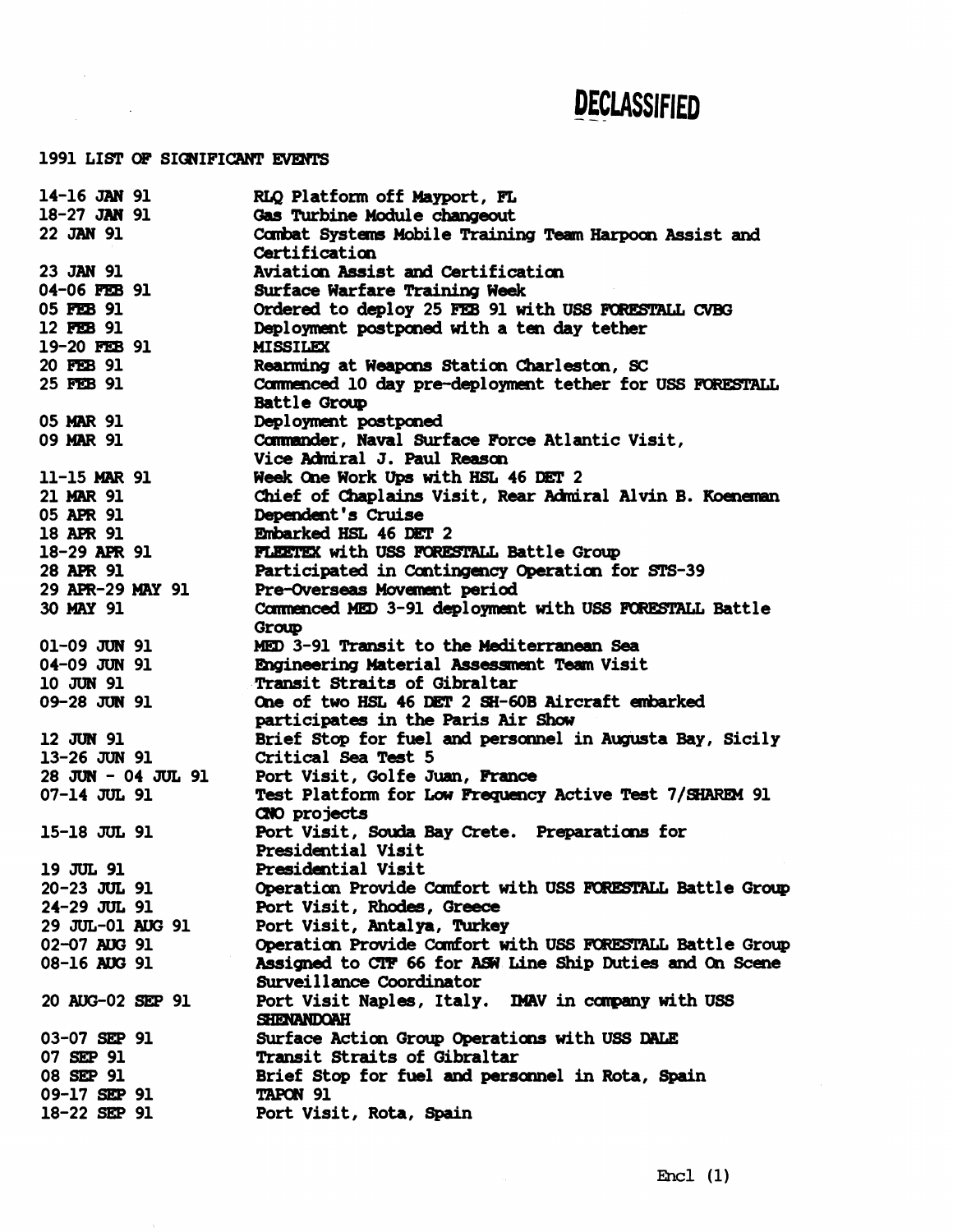**DECLASSIFIED** 

L

| 23 SEP 91        | Transit Straits of Gibraltar                                                    |
|------------------|---------------------------------------------------------------------------------|
| 23-28 SEP 91     | Escort Duty for the Spanish Carrier SPS ASTURIAS                                |
| 29 SEP-01 OCT 91 | Port Visit, Aksaz Karaagac, Turkey                                              |
| 01-15 OCT 91     | DISPLAY DETERMINATION 91                                                        |
| $16-25$ OCT 91   | Port Visit, Aksaz Karaagac, Turkey. IMAV in company with<br>with USS SHENANDOAH |
| 28 OCT 91        | Southbound transit of the Suez Canal                                            |
| 29 OCT-30 NOV 91 | Maritime Interception Operations in the Red Sea                                 |
| 10-13 NOV 91     | Engineering Material Assessment Team Visit                                      |
| 16-21 NOV 91     | Port Visit, Hurgada, Egypt                                                      |
| 01 DEC 91        | NorthBound Transit of the Suez Canal                                            |
| 06-09 DEC 01     | Port Visit, Palma de Mallorca, Spain                                            |
| 11 DEC 91        | Transit Straits of Gibraltar                                                    |
| 12 DEC 91        | Blue Water turnover with USS AMERICA Battle Group                               |
| 13-20 DEC 91     | MED 3-91 Transit to Conus                                                       |
| 21 DEC 91        | Arrive Charleston, SC. End of MED 3-91                                          |

**DE- began the new year inport Cbarlestan, SC. On 6 January the Christmas leave/staradawn period eaded and E WERP was underway 14 January for**  Rast Landing Qualification services off Mayport, Florida. DE WERT returned to **Charleston on 16 January and made preparations for a Gas Turbine Changeout 18**  through 27 January. On 22 January, the Combat Systems Mobile Training Team **cunducted the Harpoon Tactical Assist Visit which was** upgmded **to a certification. A first mmg all Dastroyer Squadran SIX ships. IIE WIRT's**  accomplishments continued, as an Aviation Assist Visit by *SURFLANT* was upgraded to an Aviation Readiness Evaluation on 23 January.

**Surface Warfare Training Week to& place 4-6 February, with DE WERT**  participating in many events. On 5 February, the ship was ordered to deploy on **25 February with the USS Carrier Battle Group in support of Operatian Desert Storm. DE WEtT made preparatians for an abbreviated pre-overseas movement period. An attempt was made to me every crew number spent quality time with families during two leave periods cmwncing 7 February. On 12 February, the deploymat was postponed with the Battle Group being placed an a 10 day tether.**  To continue deployment preparations, DE WERT got underway on 19 February for a live missile exercise in the Jacksonville Operations area. DE WERT returned to Charleston Naval Weapons Station on the 20th for a full ammunition onload. DE **WERT returned to Naval Statian Charleston on the 2lst. The ten day tether for**  the FORESTALL Battle Group began on 25 February for a 7 March deployment. The **ship again prepared for a short notice deployment. As the ship approached the eve of deployment, word was recsived on 5 March that the deployment was postwed**  indefinitely. On 9 March Vice Admiral J. Paul Reason, Commander, Naval Surface **Forces Atlantic visited the ship.** 

**The** week **of 11 March DE eked HSL 46 2 for Week One Work** Ups **off**  Mayport. DE WERT returned to Charleston on 15 March and Engineering Department went through a Departmental Zone Inspection. Rear Admiral Alvin B. Koeneman, Chief of Chaplains visited the ship on 21 March. The ship continued predeployment workups with Departmental Zone Inspections for the Supply Department on the 22nd, Ship Control Department on the 28th and 29th, and Combat Systems Department on 10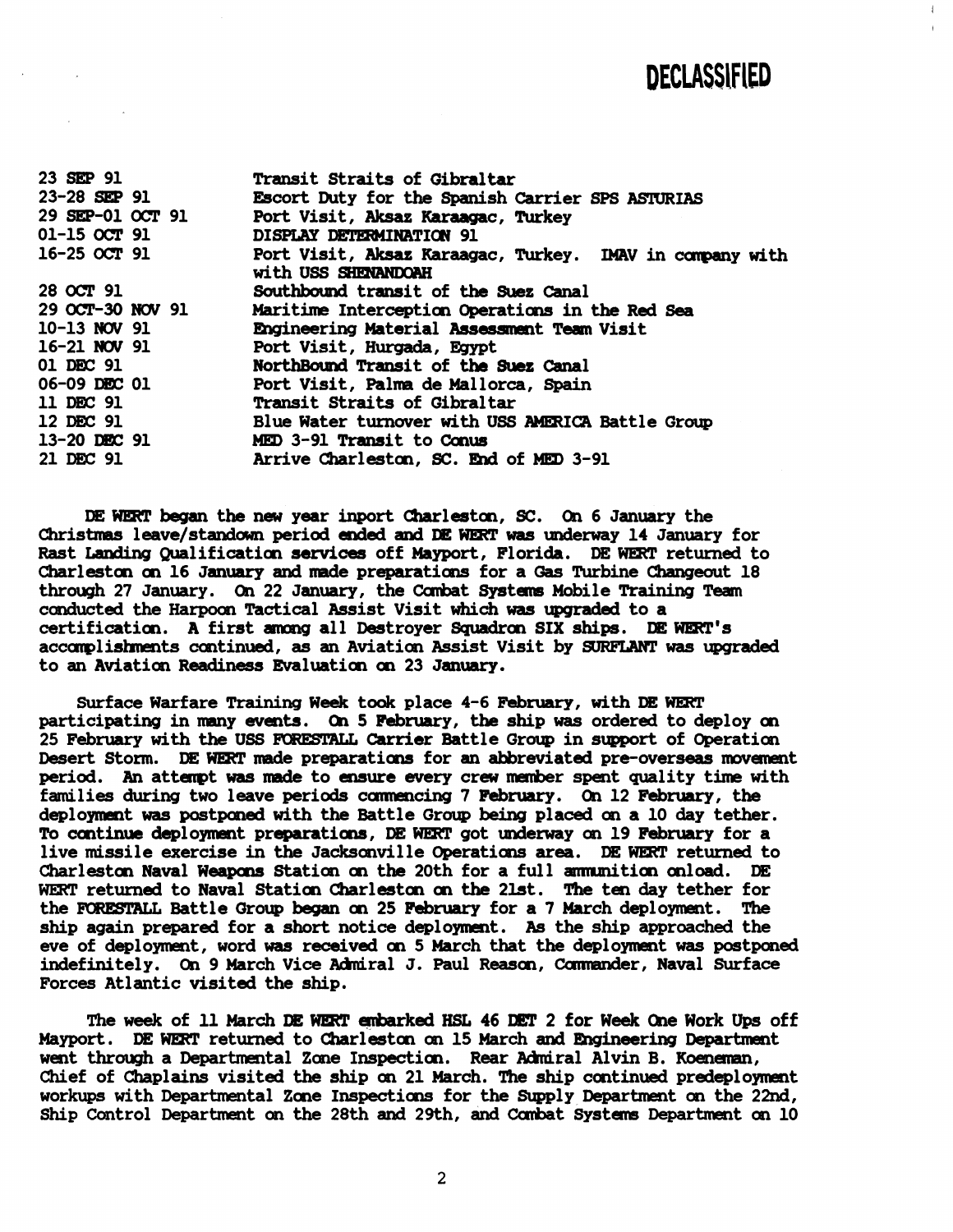The ship embarked crew dependents on 5 April and put to sea for a **one-day dependent's cruise.** While underway GSE2 **was married to the former Ms Example 2** by Reverend Kelly Karges on the forecastle. Also, Di by Reverend Kelly Karges on the forecastle. Also, DE WERT was honored by a visit from Mr. Peter Marsh from Taiton, Massachusetts. He is an expert on the history of HN RICHARD D. DE WERT, the ship's namesake. He presented **the ship** with **a stare plaque fran the battle field in Korea where DE WWT was killed in action 40 years earlier. With many family** hrs **on board,** the **DE WWT fandly spent quality time together. On 18 April, the ship enharked HSL 46 DET 2 to prepare for a Fleet Exercise with H31REemSU Battle Group on the same**  day. While underway, DE WERT participated in numerous ASW, ASUW, AAW and EW **exercises.** DE WERT also participated in an exchange program with HMS ARCONAUT and conducted an ASW PASEX with **HMS** INVINSIBLE. The training between both Navies **was an outstanding experience for all involved. As the end of approached, DE was tasked to be the contingency ship for SrS-39 Space**  Shuttle Launch. DE WERT returned to Charleston on 29 April and officially began **the pre-overseas mwemmt period for a 30 May deployment (MED 3-91).** 

During the month of May, the ship completed all required predeployment checklists and assist visits. All requirements were accomplished efficiently and professionally, allowing DE WERT to sail CASREP free and Ml rating in training and readiness. Finally the highly anticipated day arrived, and DE WERT deployed **30 May for MED 3-91.** 

The Battle Group rendevouzed in the Jacksonville Operations Area and **canne!nced the 8 day transit East to the Mediterranean Sea. On the transit, the**  Battle Group conducted numerous exercises including three underway exercises including three underway replenishments with USS MILWAUKEE. During the period 4-9 **June, the Ehgineering Material Assessment Teaan was hrked and the ship conducted nunerous engineering casualty oontrol and damge control exercises.**  One of two DE WERT HSL 46 DET 2 embarked aircraft became the first SH-60B to **participate in the Paris Air Show fran 9 to 28 June. The aircraft participated as part of a U. S. Navy post Desert Storm static display. The Battle Group chopped to CINUJSNAVBJR on 10 June before transiting the Straits of Gibraltar.**  DE WERT conducted a Brief Stop for Fuel and Personnel in Augusta Bay, Sicily on **12 June, and camnenced Critical Sea Test 5 on 13 June. The CrJO project for**  Anti-Submarine Warfare development testing lasted through 26 June. DE WERT conducted various underway replenishments with USS BUTTE throughout the period **and made another brief stop in Augusta Bay before before transiting the Straits of Mesina and the Straits of Bmifacio for a port visit in Golfe Juan, France.** 

DE **WWT's port visit in Golfe Juan, France fran 28 June to 4 July was the first liberty port in MED 3-91. As well as enjoying beautiful beaches and sites of the Cote de Azur, the crew participated in Independence Day celebrations at Cannes and Mcmaco. At these celebratiaw crewembers met such notables as Prince Albert of Monaco and actress Zsa Zsa Gabor. The Mayor of Golf-Juan-Valloris France and Navy League representatives attended a luncheon anboard DE as guests of the wardroan on 3 July. DE WEIET got underway an 5 July and became the**  primary test platform for Low Frequency Active Test 7 and SHAREM 91 CNO projects for anti-submarine warfare technological development from 7 through 14 July. On **the 15th DE WWT made best speed enroute Souda Bay, Crete in order to prepare for a short-notice Presidential visit. While in Souda Bay the crew ensured DE WHET**  was ready to host the visit. On 19 July DE WERT welcomed the President and Mrs Bush and Prime Minister Constantin Mitsotakis of Greece. The Presidential party **was given a tour of the ship by the Camanding Officer, CDR John** E. **Meyers.**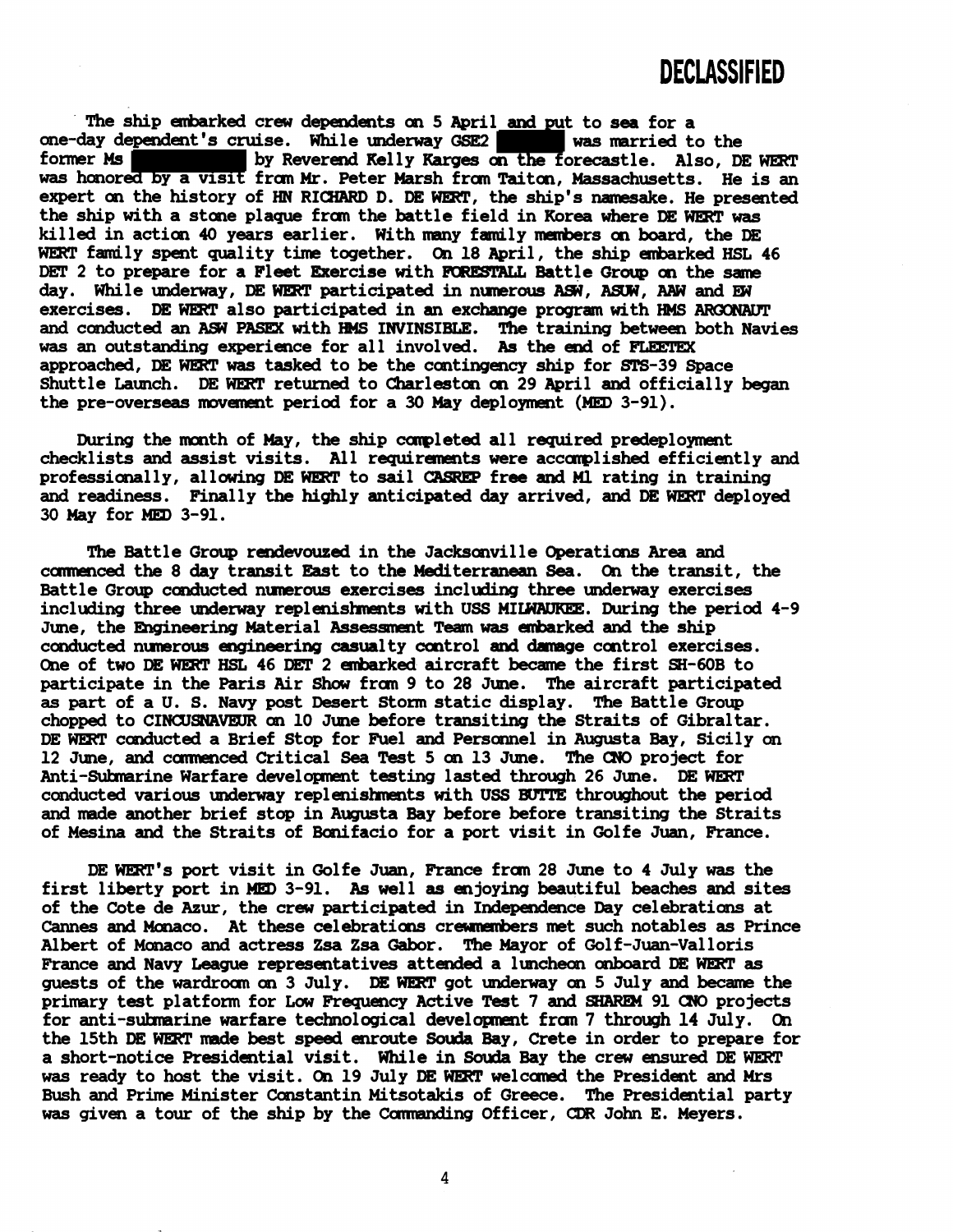A second party, including White House dignitaries and a host of Allied Military<br>guests, were escorted by the Executive Officer, LCDR Kenneth C. Rose. This party **guests, were escorted by** the **Executive Officer, LCDR Kenneth C. Rose. This party included** VAPi **Hm, CIWSNAVRSR, API Owens,** CMMSIXTIIPZT, **Mr. John Sununu, White House Chief of Staff, and Mr Brent Scowcroft, White House National Security Advisor. The president remarked what a shinning example of the fleet the DE WarP represented.** 

Within hours after the Presidential visit DE WERT responded to a short-notice **tasking by getting underway three hours after notification in support of a mission for a downed aircraft. Following the SAR mission, DE w joined the Battle Croup and conducted nunerous at sea tasking and exercises north of the**  island of Cyprus in company with the FORESTALL Battle Group in support of Operation Provide Comfort. DE WERT, along with the USS FORESTALL and USS YORKTOWN, proceeded for port visit to the island of Rhodes, Greece. This port **visit was the crew's favorite of the entire deployment. After a five &y port visit DE was detached and proceeded north for a one day transit to Antalya, Turkey. While not providing the night life of Rhodes, Antalya was without a doubt the shopper's dream. The crew thoroughly enjoyed the opportunity to pick up bargains in leather goods, carpets, gold, and silver.** 

**Underway after three days, on 2 August DE WERT was again in support of**  Operation Provide Comfort. The ship participated in Battle Group operations and exercises in company with USS FORESTALL. DE WERT, as the only "tail" ship in the **Battle Group, was assigned to CTF 66 for AS? Line Ship Duties and AS? On Scene Surveillance Coordinator fran 8 to 16 August.** 

Upcm **carpletion of AS? Line Ship Duties, DE WEIET transited the Straits of**  Mesina enroute Naples, Italy, where DE WERT underwent the first of two MED IMAV's with USS SHENANDOAH from the 20th of August through the 2nd of September. During **this port visit nunerous crewnmbers attaded a Papal audience with Pope John**  Paul II at the Vatican in Rome. They also enjoyed the beautiful beaches of the coast and the island of Capri. Again underway the 3rd of September, DE WERT **participated in Surface Action Group (SAG) operations in company with USS DALE. This proved to be a superb surface and air warfare tactics developnent opportunity.** On the 8th of September, DE WERT transited through the Straits of **Gibraltar for the second time in her deployment and proceeded to Rota,** *Spain* **for a brief stop for fuel and personnel.** 

**The next &y DE WHIT participated in the Spanish Navy AS? Exercise TAPON 91**  as the only U.S. ship in a Spanish Navy Group consisting of four Oliver Hazard Perry class frigates. DE WERT operated under the tactical control of Spanish Captain Mosquera (COMDESALFA) and integrated totally with the thoroughly **professimal Spanish Navy. An extensive crossdeck policy was aggressively maintained and DE WERT personnel benefited tremendously. On the 18th, DE WERT, along with USS** DALE, **conducted a port visit to Rota, Spain for a hot wash up for TAPON 91.** Crewmembers participated in additional operational briefs and planning sessions which were needed in preparation for DE WERT's participation in the **Spanish Battle Group Operations and** NATO **exercise Display Detemdnation 91. Rota was not all work, and the crew enjoyed this port visit with its access to U.S. Naval facilities and also the beautiful Spanish countryside and beaches.**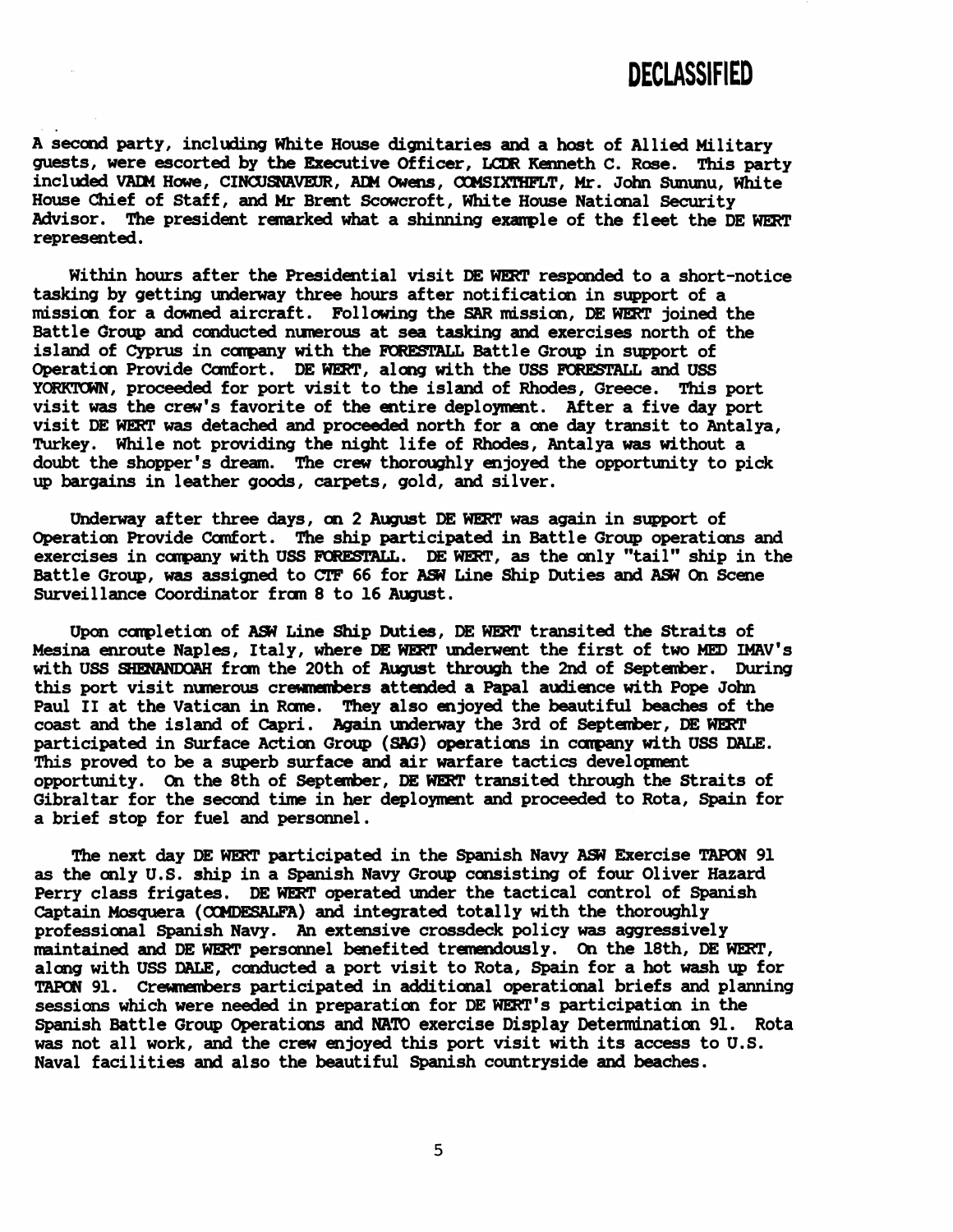After a five day port visit, DE WERT was underway and providing escort duty **fran the 23rd through 28th of September to the Spanish Aircraft Carrier SPS PRINCIPE DE ASTURIAS.** On the 24th DE WERT transited the Straits of Gibraltar for **the third time. The group continued East enroute to participate in the exercise**  Display Determination 91. Once again under the immediate Tactical Control of CXIMDESALFA, **DE WEIRT participated in nunerous ASW, ASH, AAW and W exercises. On the 29th the Battle Group arrived in** *Aksaz* **Karaagac, Turkey for the second half of planning briefs. A short three &y port visit gave the crew a taste of Mamaris, the resort area of Turkey.** 

**On 1 October, Display Detenninatim 91, NATO's major annual Mediterranean**  exercise, commenced. It pitted large Naval and Air Forces against each other in **open free play, war-at-sea scenarios. The first intense ten days were spent**  participating as an opposition force under the command of a Spanish Admiral (ALGRUPALFA) embarked in SPS PRINCIPE DE ASTURIAS. For the last five days of the **exercise DE WERT was a member of a Surface Group ccmprised mostly of British**  Forces and under tactical command of a British Admiral embarked in **HMS INVINCIBLE. At the conclusion of Display Determination 91 on the 15th of October, DE WERT returned to Aksaz Karaagac, Turkey for her second MED IMAV along side USS SHWANDQAH. Here DE WERT readied herself for the Red Sea Maritime Interception Force. During the ten day port visit the crew enjoyed the sights and shopping opportunities of the beautiful near-by resort tam of Marmaris.** 

**On 25 October, DE WERT** was **back at sea enroute to the Suez Canal which was transited on 28 October. The ship arrived in Bur Said on the 27th of October and**  transited the canal that night. The 17-hour southbound transit was accomplished without incident. After a twelve hour transit through the Gulf of Suez, DE WERT **was ready for Maritime Interception Force (MIF) operations. DE WERT, mder**  tactical control of CTG 152, conducted boarding operations on all merchants in **and out of the Gulf of Aqaba enroute to or f ran Aqaba, Jordan. A1 1 boardings were in support U.N. resolution 661 inposed on Iraq following Operation Desert Storm. DE WERT operated in carpany with** the **USS** *GALURY,* **US6 AUBREY FIlW, and the Australian frigate HMAS SYDNEY. Various French Navy Frigates also operated in the area.** 

**The MED R4AT enbarked DE WERT 10 through 14 November for an Engineering Assessment prior to our departure fran the Mediterranean. After three weeks of boarding operations, DE WERT proceeded to Hurgada, Egypt for a port visit 16 to 21 November. The crew took the opportunity to do Christmas shopping where the**  bargains were almost as good as in Turkey. The crew also had the opportunity to **participate in a tour of Cairo which inclrded the Pyramids, the Sphinx and the**  Egyptian National Museum. DE WERT continued boarding on the 21st. Thanksgiving was **spent boarding ten ships, a record for a ship with only one Coast Guard Ledet team an board.** 

**After 66 boardings in one month, DE** WERT **and USS** *OlALLERY* **proceeded through the Gulf of Suez** for **the northbound transit** of **the Suez Canal an 1 December. DE**  WERT then commenced transiting westward (and homeward) with a stop in Palma De **Mallorca, Spain for a port visit 6 to 9 Decmber. On 11 December, the ship transited the Straits of Gibraltar for the last time on KED 3-91.**